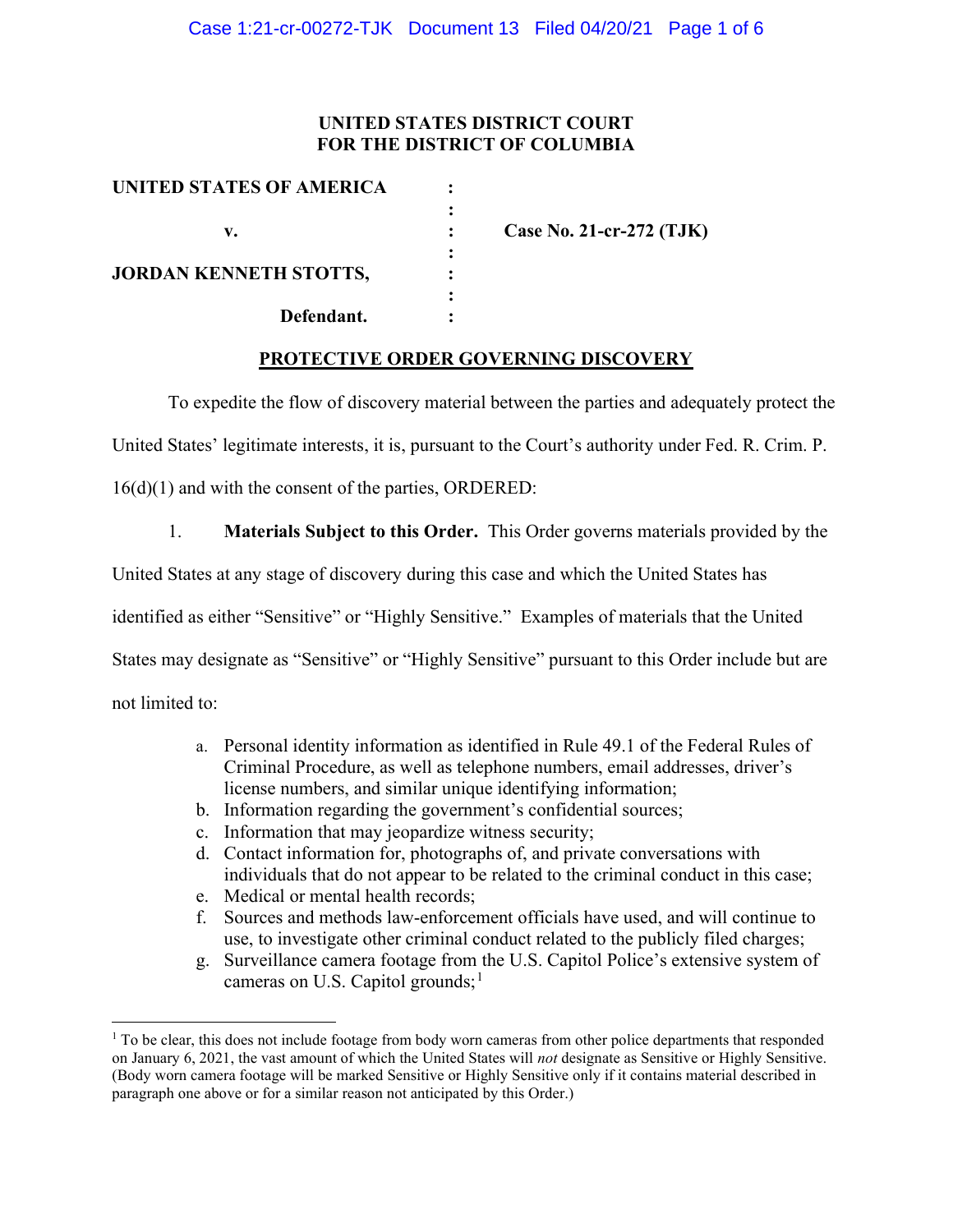- h. Repair estimates from the Architect of the Capitol;
- i. Materials designated as "security information" pursuant 2 U.S.C. §1979; and
- j. Tax returns or tax information.

This Order will not be used to designate materials as Sensitive or Highly Sensitive unless such designation is necessary for one of the reasons stated in this paragraph or for a similar reason not anticipated by this Order. The government agrees to make every effort to provide discovery in a manner that will allow for most discovery to be produced without such designations.

2. **Defendant.** Any reference to "Defendant" herein refers individually to each

defendant identified in the caption above.

3. Legal Defense Team. The "legal defense team" includes defense counsel

(defined as counsel of record in this case, including any post-conviction or appellate counsel)

and any attorneys, investigators, paralegals, support staff, and expert witnesses who are advising

or assisting defense counsel in connection with this case.

# 4. Rules for the Handling of Sensitive and Highly Sensitive Materials.

- a. Limitations on Use. Defendant and the legal defense team may use Sensitive and Highly Sensitive discovery materials solely in connection with the defense of this case and any other case connected to the events at the United States Capitol on January 6, 2021, including any post-conviction or appellate litigation, and for no other purpose, and in connection with no other proceeding, without further order of this Court.
- b. Limitations on Dissemination. No Sensitive or Highly Sensitive materials, or the information contained therein, may be disclosed to any persons other than Defendant, the legal defense team, or the person to whom the Sensitive or Highly Sensitive information solely and directly pertains or his/her counsel, without agreement of the United States or prior authorization from the Court.
- c. Limitations on Reproduction. Defendant, the legal defense team, and authorized persons shall not copy or reproduce the Sensitive or Highly Sensitive materials except in order to provide copies of the materials for use in connection with this case by Defendant, the legal defense team, the person to whom the Sensitive or Highly Sensitive information solely and directly pertains or his/her counsel, and other persons to whom the Court may authorize disclosure (collectively, "authorized persons").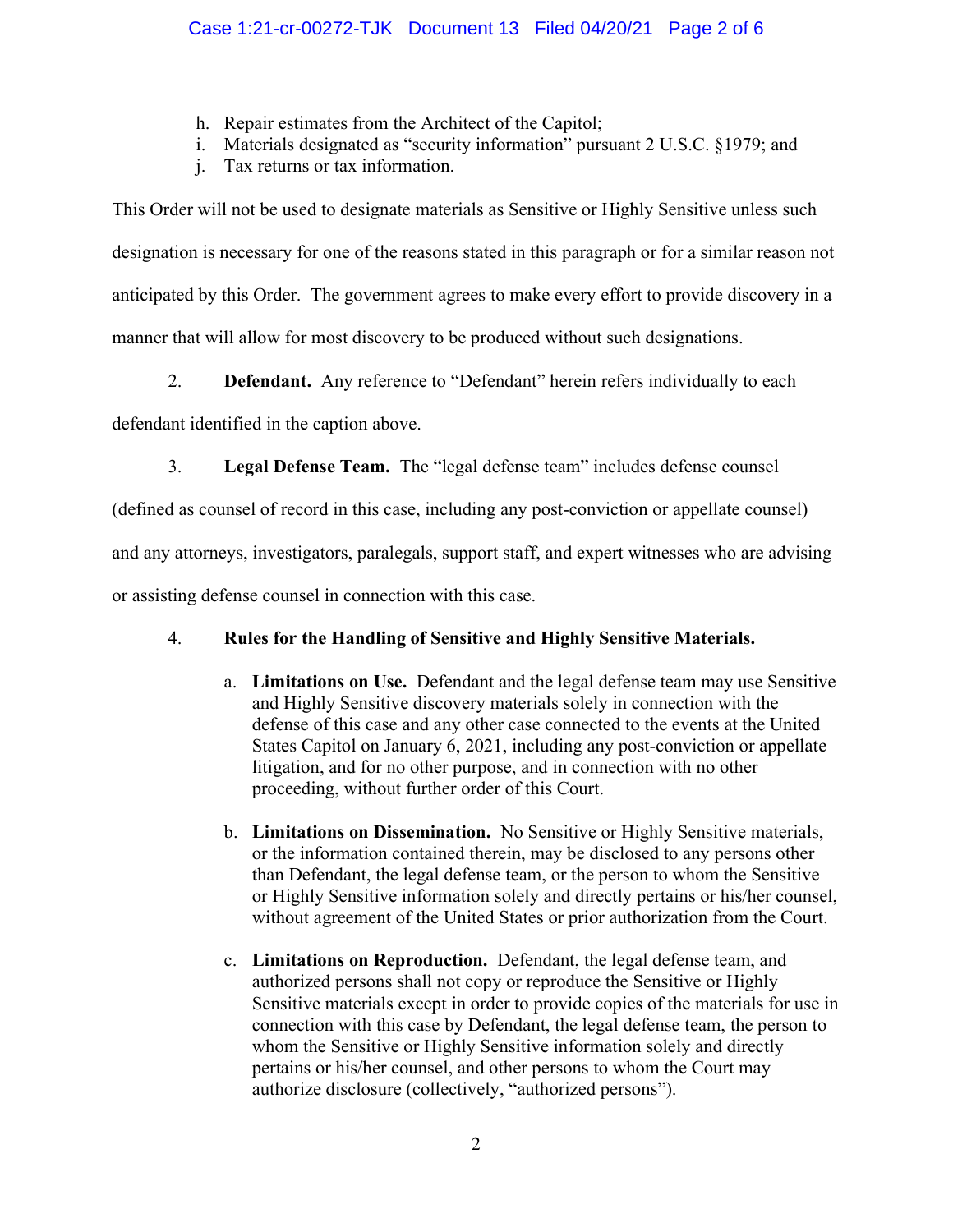If defense counsel provides Defendant access to Sensitive or Highly Sensitive materials, defense counsel must advise Defendant that Defendant may not record any personal identity information as identified in Rule 49.1 of the Federal Rules of Criminal Procedure or any telephone numbers, email addresses, driver's license numbers, and similar unique identifying information. By signing the attached affirmation, Defendant agrees not to do so.

Copies and reproductions, and any notes or records made in relation to the contents of the Sensitive and Highly Sensitive materials, are to be treated in the same manner as the original materials.

- d. Court Filings. Absent prior agreement by the parties or permission from the Court, no party shall disclose materials designated as Sensitive or Highly Sensitive in any public filing with the Court. Such materials shall be submitted under seal. The Clerk shall accept for filing under seal any filings so marked by the parties pursuant to this Order.
- e. Court Hearings. The restrictions in this Order shall not limit either party in the use of the materials in judicial proceedings in this case. The procedures for use of designated Sensitive and Highly Sensitive materials during any hearing or the trial of this matter shall be determined by the parties and the Court in advance of the hearing or trial. No party shall disclose materials designated Sensitive or Highly Sensitive in open court without agreement by the parties that such materials may be disclosed in open court or prior consideration by the Court.

### 5. Additional Rules for Handling of Sensitive Materials. The following

additional terms apply to Sensitive materials:

a. Storage. Sensitive materials must be maintained in the custody and control of Defendant, the legal defense team, and authorized persons. This restriction shall not apply to the person to whom the Sensitive information solely and directly pertains or his/her attorney.

## 6. Additional Rules for Handling of Highly Sensitive Materials. The following

additional rules apply to Highly Sensitive materials:

a. Additional Limitations on Dissemination. Defense counsel may not provide a copy of Highly Sensitive materials to Defendant or permit Defendant to view such materials unsupervised by defense counsel or an attorney, investigator, paralegal, or support staff person employed by defense counsel. The parties agree that defense counsel or an attorney, investigator, paralegal,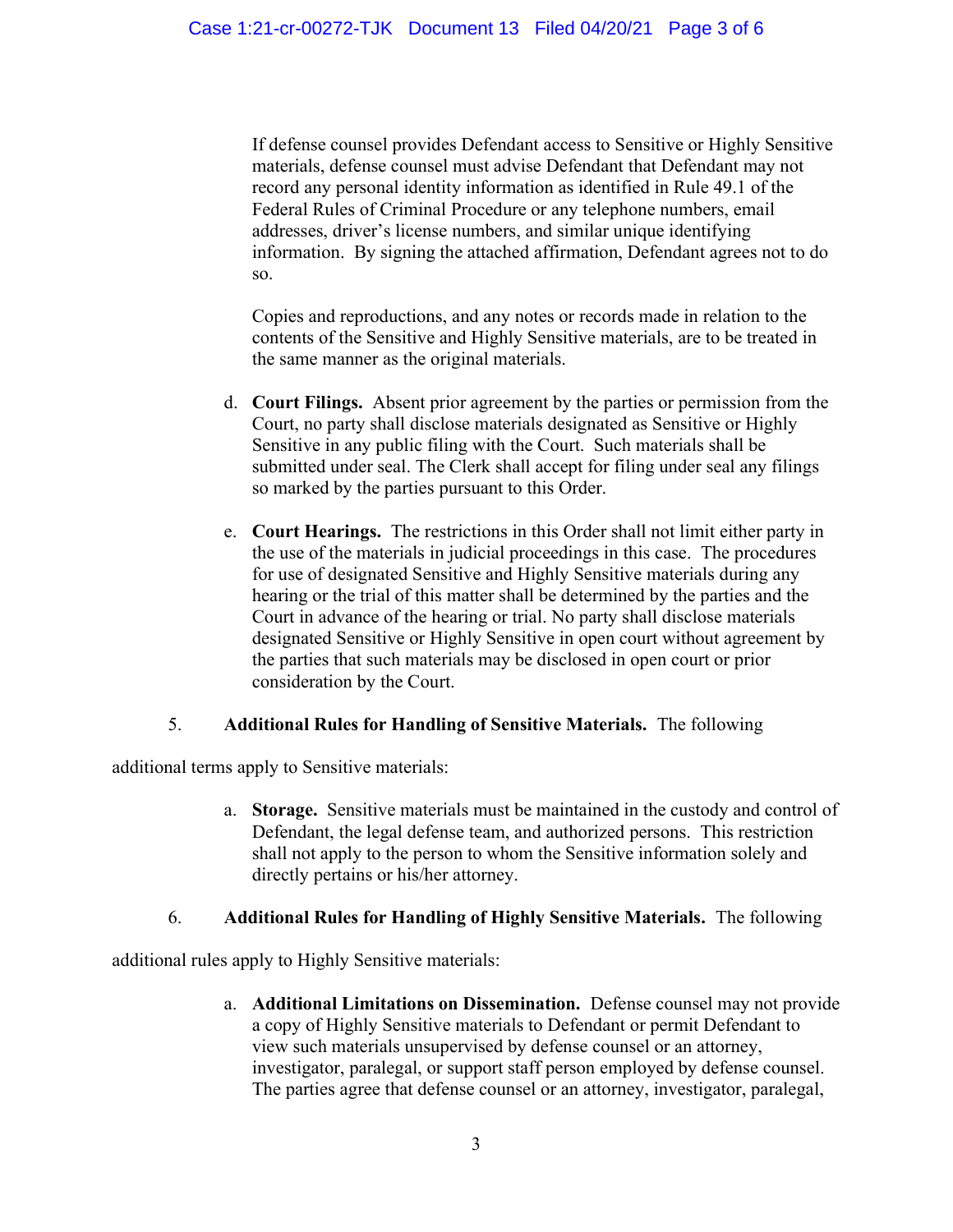or support staff person employed by defense counsel, may supervise Defendant by allowing access to Highly Sensitive materials through a cloudbased delivery system that permits Defendant to view the materials but does not permit Defendant the ability to download; provided that, prior to doing so, defense counsel first provides notice to the United States and allow the United States to file an objection with the Court if no agreement is reached.

- b. Additional Limitations on Reproduction. Counsel agrees that prior to showing materials to Defendant designated as Highly Sensitive, counsel or an attorney, investigator, paralegal, or support staff person employed by defense counsel will read Defendant the relevant parts of this Order, and remind Defendant of the consequences of violating the Order. If Defendant takes notes regarding Highly Sensitive materials, counsel or an attorney, investigator, paralegal, or support staff person employed by defense counsel must take reasonable steps to determine whether Defendant has copied any personal identity information as identified in Rule 49.1 of the Federal Rules of Criminal Procedure or any telephone numbers, email addresses, driver's license numbers, and similar unique identifying information.
- c. Storage. Highly Sensitive materials must be maintained in the custody and control of the legal defense team and authorized persons. This restriction shall not apply to the person to whom the Highly Sensitive information solely and directly pertains or his/her attorney.

7. Viewing by Incarcerated Defendants. If Defendant is in the custody of the

United States Marshals Service, defense counsel is authorized to provide a copy of discovery materials to the appropriate point of contact so that the defendant can view the discovery materials, subject to the terms of this Order.

8. Disputes. The parties shall make a good faith effort to resolve any dispute about a sensitivity designation before requesting the Court's intervention. The United States may agree to remove or reduce a sensitivity designation without further order of this Court. Whenever the redaction of specified information will resolve the basis for which a sensitivity designation was applied, the United States will agree to redaction, and such redaction will render the materials no longer subject to this Order. Any agreement to reduce or remove a sensitivity designation or to redact specific information shall be memorialized in writing.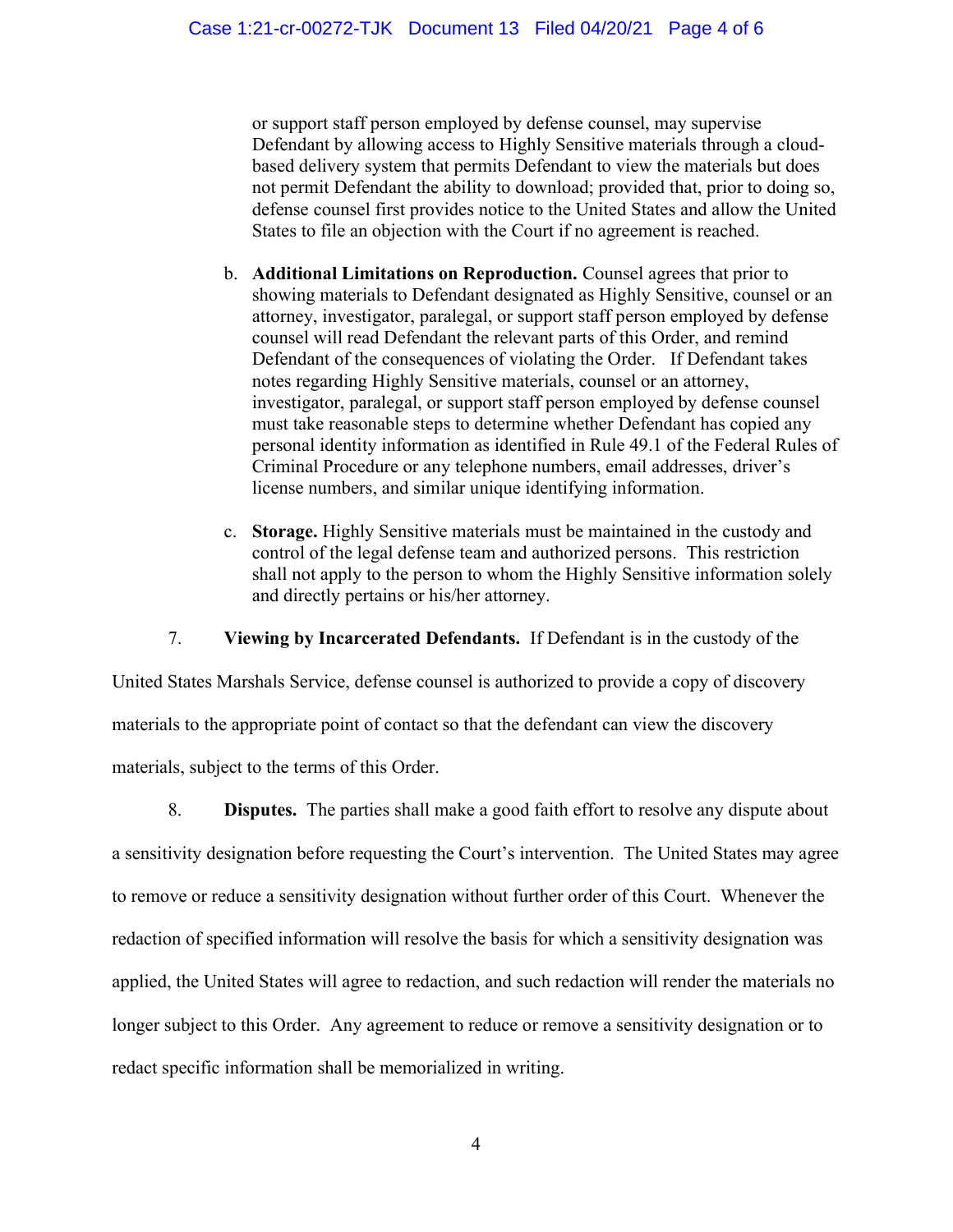#### Case 1:21-cr-00272-TJK Document 13 Filed 04/20/21 Page 5 of 6

9. Modification Permitted. Nothing in this Order shall prevent any party from seeking modification of this Order nor prevent the defense from contesting a sensitivity designation. The parties agree that the burden of demonstrating the need for a protective order remains with the government at all times.

10. Failure not Waiver. The failure by the United States to designate any materials as Sensitive or Highly Sensitive upon disclosure shall not constitute a waiver of the United States' ability to later designate the materials as Sensitive or Highly Sensitive but the government must separately identify and memorialize the changed status of those materials in writing.

11. Automatic Exclusions from this Order. This Order does not apply to materials that:

- a. Are, or later become, part of the public court record, including materials that have been received in evidence in this or other public trials or hearings;
- b. Were derived directly from Defendant or that pertain solely to Defendant. Examples of such materials include Defendant's own financial records, telephone records, digital device downloads, social media records, electronic communications, arrest records, and statements to law enforcement;<sup>2</sup> and
- c. Materials that the defense obtains by means other than discovery.
- 12. Government's Discovery Obligations. Nothing in this Order modifies the

United States' obligations at any stage of discovery in this case pursuant to Federal Rules of

Criminal Procedure 16 and 26.2, Local Criminal Rule 5.1, 18 U.S.C. § 3500 (the Jencks Act),

and the government's general obligation to produce exculpatory and impeachment information in

criminal cases.

 $2$  Discoverable materials that were derived directly from Defendant or that pertain solely to Defendant are exempt from this Order regardless of whether the United States has designated any such materials as "Sensitive" or "Highly Sensitive" because the same materials are being provided or made available to co-defendants or other persons charged in connection with the events at the United States Capitol on January 6, 2021.